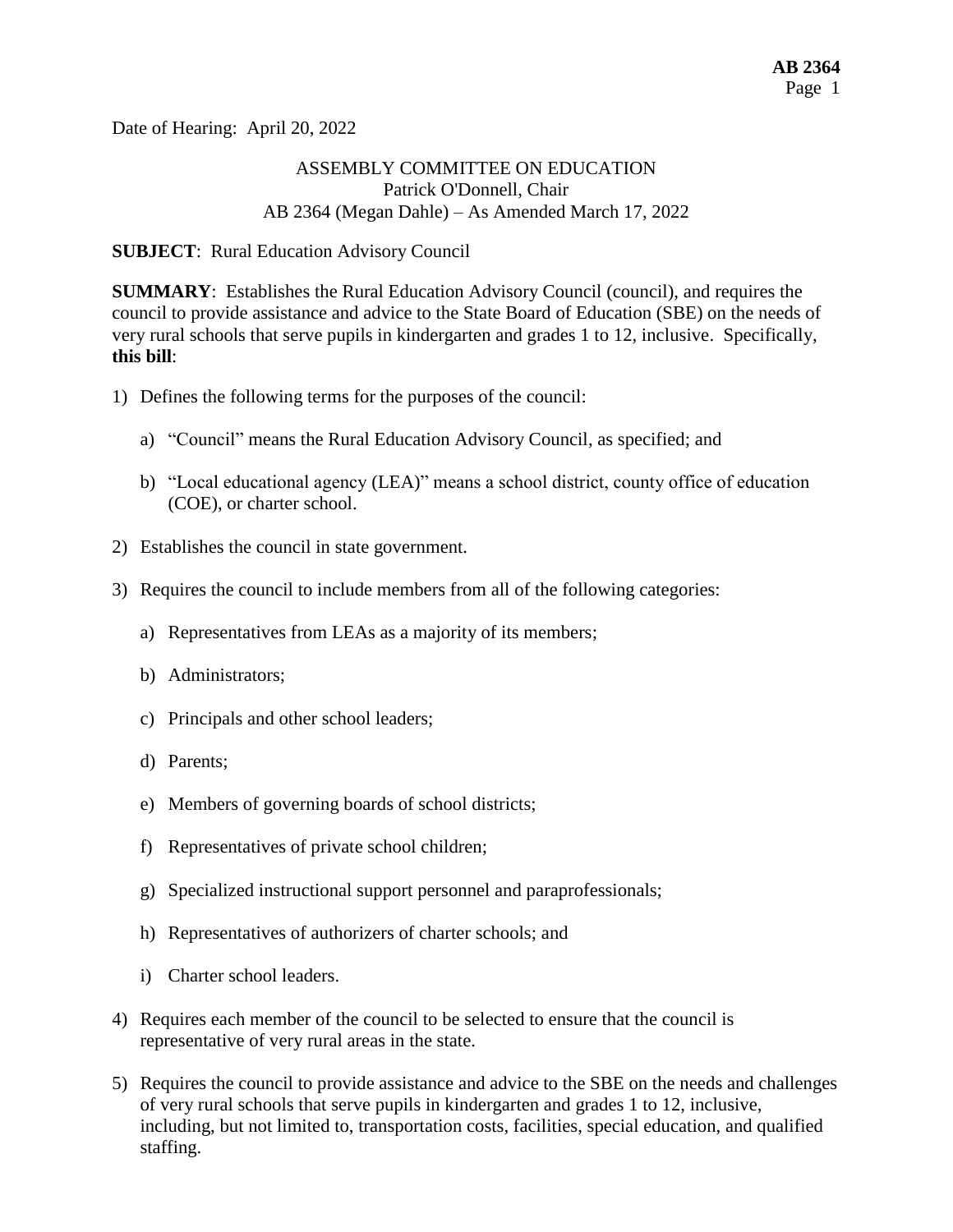## **EXISTING LAW**:

- 1) Requires the SBE to determine all questions of policy within its powers. (Education Code (EC) 33030)
- 2) Requires the SBE to adopt rules and regulations not inconsistent with the laws of this state for its own government, for the government of its appointees and employees, for the government of the day and evening elementary schools, the day and evening secondary schools, and the technical and vocational schools of the state, and for the government of other schools, excepting the University of California, the California State University, and the California Community Colleges, as may receive in whole or in part financial support from the state. (EC 33031)
- 3) Defines a "necessary small school: as an elementary school with an average daily attendance (ADA) of less than 97 pupils, excluding pupils in grades seven and eight, in a school district to which any of the following applies:
	- a) If as many as five pupils in grades kindergarten to eight, excluding pupils attending a junior high school, in the elementary school with an ADA of less than 97 pupils would be required to travel more than 10 miles one way from a point on a well-traveled road nearest their home to the nearest other public elementary school;
	- b) If as many as 15 pupils in grades kindergarten to eight, excluding pupils attending a junior high school, in the elementary school with an ADA of less than 97 pupils would be required to travel more than five miles one way from a point on a well-traveled road nearest their home to the nearest other public elementary school;
	- c) If as many as 15 pupils residing in a school district with more than 2,500 and fewer than 5,001 ADA and attending kindergarten and grades 1 to 8, inclusive, excluding pupils attending the  $7<sup>th</sup>$  and  $8<sup>th</sup>$  grades of a junior high school, in the elementary school with an ADA of less than 97 pupils would be required to travel more than 30 miles one way from a point on a well-traveled road nearest their home to the nearest public elementary school; and
	- d) If topographical or other conditions exist in a school district that would impose unusual hardships if the number of miles specified above were required to be traveled, or if during the fiscal year the roads that would be traveled have been impassable for more than an average of two weeks per year for the preceding five years, the governing board of the school district may, on or before April 1, request the Superintendent of Public Instruction (SPI), in writing, for an exemption from these requirements or for a reduction in the miles required. The request must be accompanied by a statement of the conditions upon which the request is based, providing the information in a form required by the SPI. Requires the SPI to cause an investigation to be made, and shall either grant the request to the extent he or she deems necessary, or deny the request. (EC 42283)
- 4) Requires the SPI to compute the amount of funding for each qualifying school in the school district that is greater or equal to either of the following: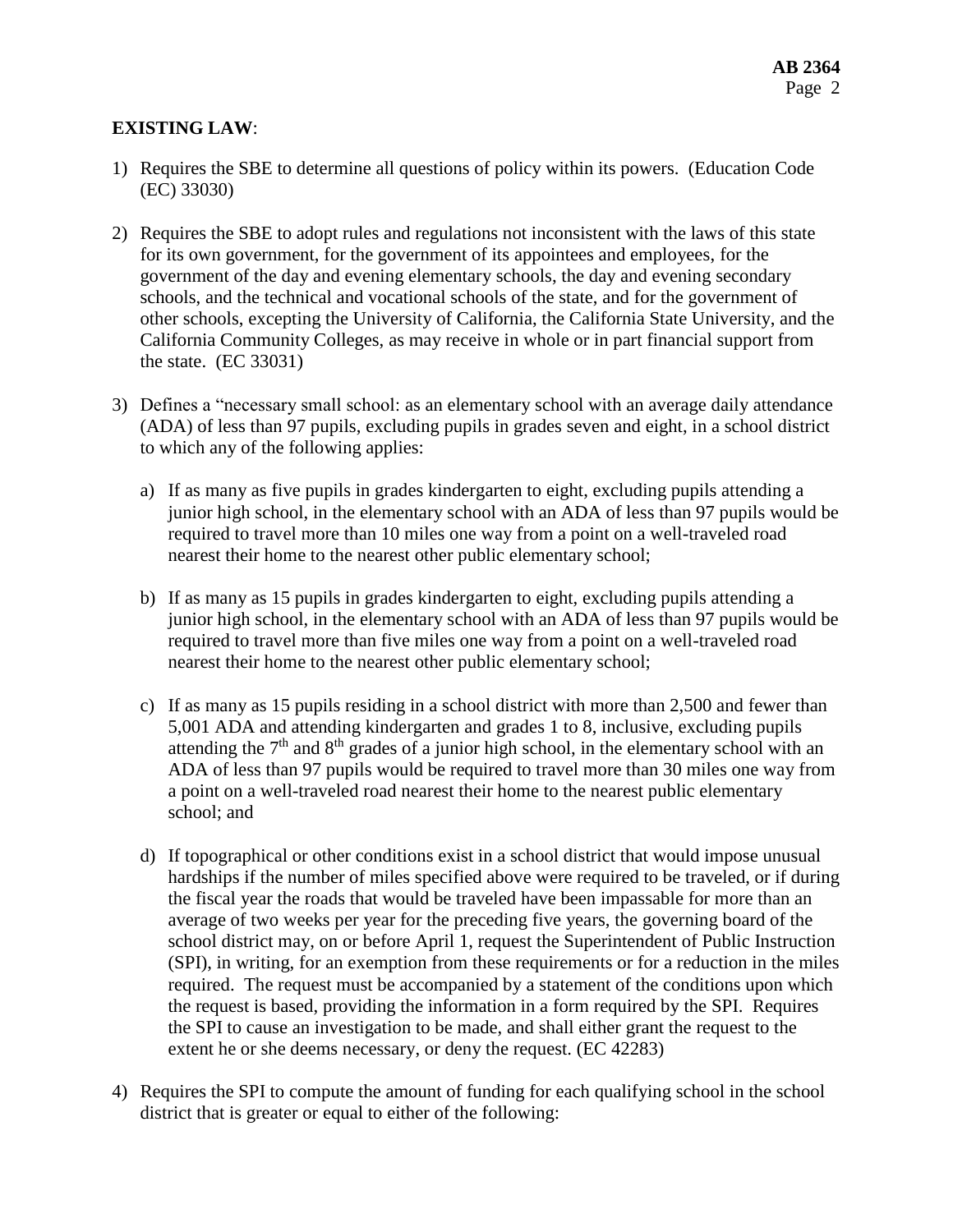- a) The sum of necessary small elementary school allowances determined for the prior year ADA and the number of full-time teachers, and necessary small high school allowances for the prior year ADA and the number of certified employees.
- b) The sum of necessary small elementary school allowances determined for the current year ADA and the number of full-time teachers, and necessary small high school allowances for the prior year ADA and the number of certified employees. (EC 42280)
- 5) Establishes a funding allowance for school districts with fewer than 2,501 units of ADA for each necessary small school. The funding allowance is based on a combination of ADA and the number of full-time teachers for the elementary schools and is in lieu of the per-pupil base grant amount that the school would otherwise generate from the Local Control Funding Formula (LCFF). (EC 42284)
- 6) Establishes the federal Rural Education Achievement Program (REAP) initiatives designed to help rural districts that may lack the personnel and resources to compete effectively for federal competitive grants and that often receive grant allocations in amounts that are too small to be effective in meeting their intended purposes. (Part B of Title VI of the Elementary and Secondary Education Act)

# **FISCAL EFFECT**: Unknown

# **COMMENTS**:

*Key provisions of the bill.* This bill would establish the Rural Education Advisory Council and would require the council to provide assistance and advice to the SBE on the needs of very rural schools that serve pupils in kindergarten and grades 1 to 12, inclusive. *The Committee may wish to consider* that the proposed council does not provide specificity related to how it would advise the SBE, nor does the proposed council satisfy any federal requirements, as do most existing SBE committees and commissions.

*Need for the bill.* According to the author, "Creating the Rural Education Task Force would provide a critical voice and expertise to California's smallest rural school districts which have unique needs. California is the most diverse state in the union. One size does not fit all. There is a vast difference between large, urban school districts and small rural school districts. It is important to ensure educational needs are met for all students in our state. The Rural Education Task Force would be a step in the right direction for ensuring rural school districts' needs are considered when making policies which impact transportation costs, facilities, special education, and qualified staffing. This is in keeping with the Department of Education's Belief & Purpose Statement which says, 'California will provide a world-class education for all students, from early childhood to adulthood. The Department of Education serves our state by innovating and collaborating with educators, schools, parents, and community partners. Together, as a team, we prepare students to live, work, and thrive in a multicultural, multilingual, and highly connected world."

*California small and rural schools and school districts.* California's nearly 1,000 school districts vary greatly in size, and the state has an exceptionally high number of small districts. According to a 2018 Education Resources Information Center (ERIC) report, *Small Districts, Big Challenges: Barriers to Planning and Funding School Facilities in California's Rural and Small Public School Districts*, California has 363 school districts which include 1,426 schools enrolling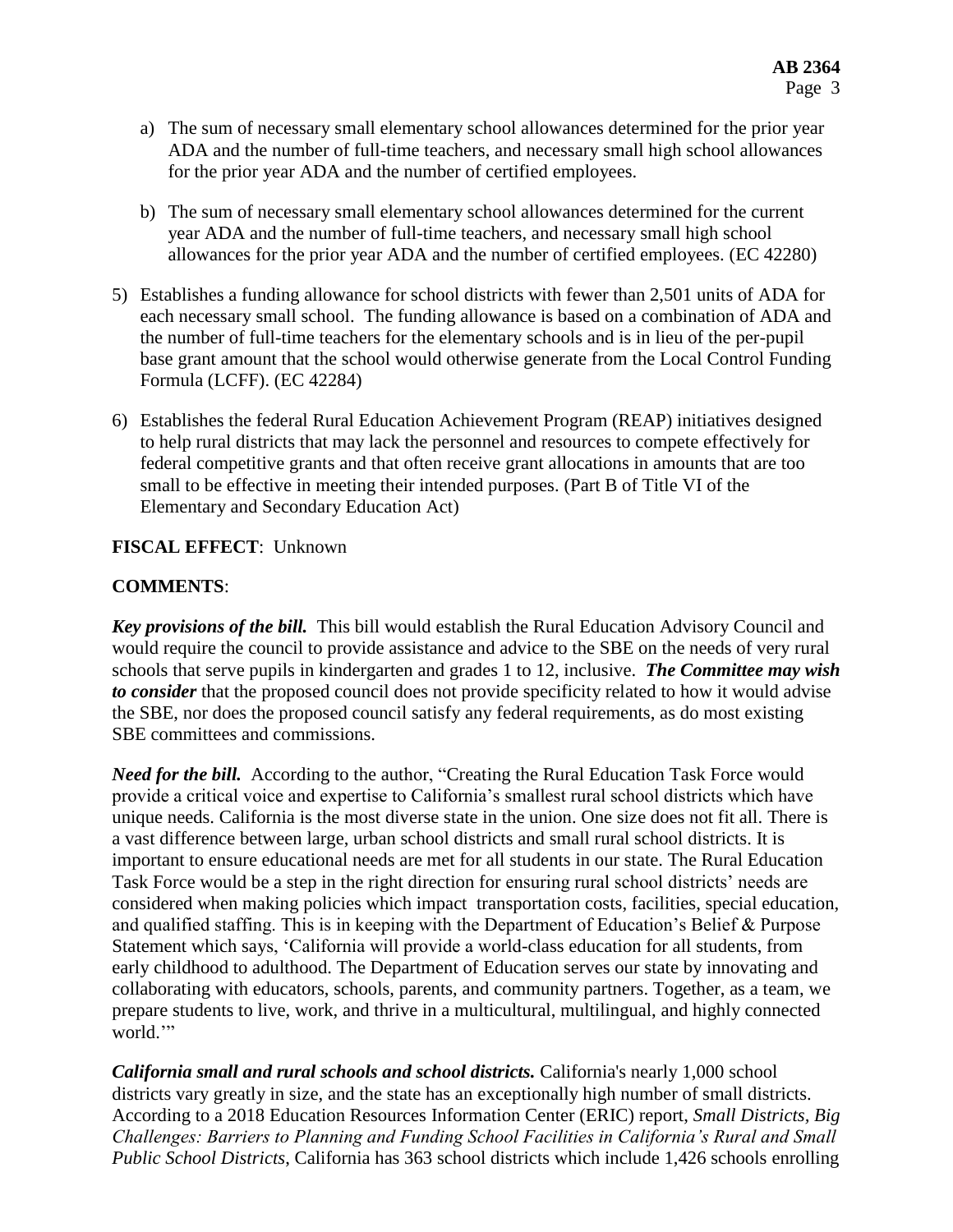337,251 students which are categorized as rural by the National Center for Education Statistics. The overwhelming majority (91%) of California's rural school districts enroll below 2,500 students. Nearly a quarter (24%) are "very small," enrolling fewer than 100 students. The counties of Tulare (27), Kern (23), Humboldt (19), Siskiyou (19), Fresno (17), and Shasta (17) have the most rural school districts in California (Vincent, 2018). In 2017, the CDE announced the "Small School District Assistance Initiative," aimed at providing targeted assistance to small and rural school districts in the state. A prime focus of the initiative is assisting small and rural school districts with improving their facilities.

*Students in rural schools experience advantages and disadvantages compared with peers in other schools.* According to a 2021 American Educational Research Association (AERA) Open journal article, *The Forgotten 20%: Achievement and Growth in Rural Schools Across the Nation*, approximately one in five students in the United States attend schools in a rural locale. More than half of all school districts and about one third of all public schools are in rural areas, which means that a large proportion of the country's educational infrastructure serves rural students. The needs of rural schools and students are often overlooked by education policy because rural students are geographically dispersed across their state and the nation, making it difficult to target and effectively change their learning circumstances, and aspects of this unique context almost certainly affect academic skills among students attending rural schools, likely in both positive and negative ways.

Relative to other locales, rural students, schools, and communities have unique challenges that may impact academic achievement and growth. For example, students in rural locations often travel considerable distances to get to school, contributing to fatigue and reduced learning time. Furthermore, the costs of operating those transportation systems can affect school/district budgets, oftentimes draining resources. The remoteness of many schools can also create difficulties for recruitment and retention of teachers, which could suggest that teacher quality is lower among rural schools. There is evidence that advanced coursework is much less abundant in rural schools, including reduced access to algebra in middle school to advanced math courses in high school, and offerings are also hampered by a lack of resources. In general, rural schools often lack the facilities, infrastructure for operation and maintenance, course materials, and educational programs that typically exist in larger districts.

The AERA Open journal article also found certain advantages from which rural students, schools, and communities likely benefit that could positively affect achievement. For example, research indicates that smaller, rural communities are often tight-knit, which could mean that educators have closer relationships with students and their families, leading to a better understanding of individual learning needs. Given that school bears institutional and economic importance to the community, school programs and activities have high visibility within the community and generate multigenerational involvement. Researchers have found that effective schools tend to have a strong collective identity and that rural schools often have a consistent and clearly defined identity conducive to effective teaching and learning. In terms of environmental factors that affect learning, evidence from NCES indicates that schools in rural locales are often safer and less affected by violence than schools in urban centers.

**SBE.** The SBE was established first by statute in 1852, then by amendment to the California Constitution in 1884. Both the Constitution and statutes set forth the SBE's duties. Constitutional duties of the SBE include the appointment of one deputy and three associate superintendents upon nomination of the SPI and the adoption of textbooks for use in grades one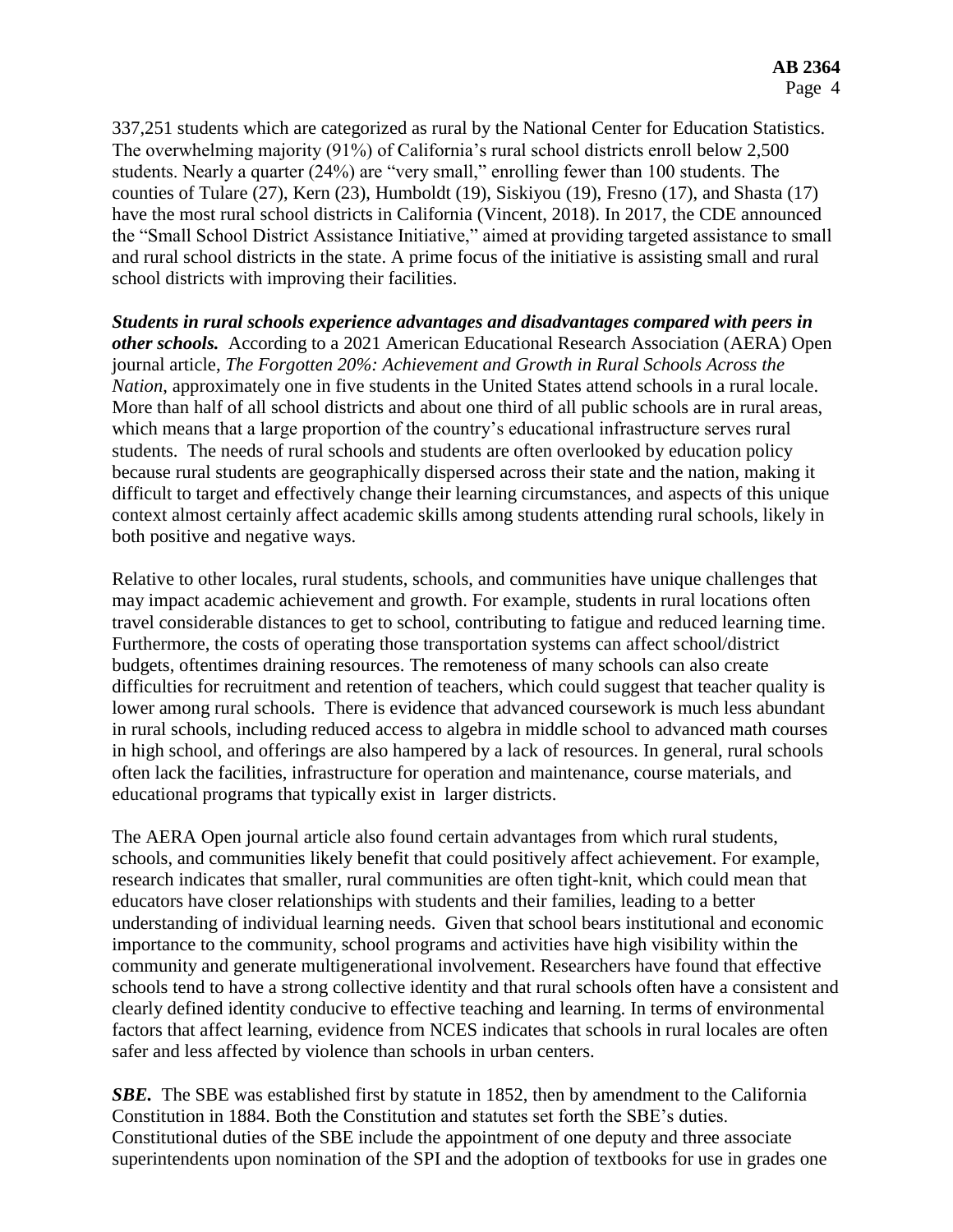through eight. By statute, the SBE is the governing and policy-making body of the State. The Constitution and statute also assign the SBE a variety of other responsibilities: regulations, standards, waivers, assessment, district reorganization, charter schools, the ESSA, funding allocations, and study and planning.

*Committees and Commissions of the SBE.* In addition to the regular work of the SBE, the board maintains five committees and commissions. All five committees and commissions advise the SBE, and fulfill a specific statutory role or task. All were created in order to satisfy a federal requirement for state advisory committees or commissions, with the exception of the Advisory Commission on Charter Schools, and the Instructional Quality Commission, which were created solely in the state statute.

- *Advisory Commission on Charter Schools (ACCS)*. The SBE established the ACCS in 2001 in order to recommend criteria for the funding determinations for nonclassroom based charter schools, and for advising the SBE. Membership includes, but is not limited to, representatives from school district superintendents, charter schools, teachers, parents, members of the governing boards of school districts, county superintendents of schools, and the SPI.
- *Advisory Commission on Special Education (ACSE)*. The ACSE is an advisory body required by the Individuals with Disabilities Education Act (IDEA). Each state is required to establish and maintain an advisory panel for the purpose of providing policy guidance with respect to special education and related services for children with disabilities. California's ACSE provides recommendations and advice to the SBE, the SPI, the Legislature, and the Governor in new or continuing areas of research, program development and evaluation in California special education. The ACSE consists of appointed members from the Speaker of the Assembly, Senate Committee on Rules, Governor, and the SBE. The membership consists of parents, persons with disabilities, persons knowledgeable about the administration of special education, teachers, and legislative representatives from the Assembly and Senate.
- *California Practitioners Advisory Group (CPAG)*. CPAG provides input regarding local, state, and federal accountability and serves as the Title I Committee of Practitioners. The purpose of CPAG is to provide input to the SBE on practical implications of decisions before the SBE, which includes providing input on the design of the LCFF evaluation rubrics and other decisions related to implementing the LCFF. The CPAG also reviews any State rules and regulations relating to Title I of the Elementary and Secondary Education Act, as amended by the ESSA, in order to advise the State in carrying out its Title I responsibilities.
- *California Workforce Pathways Joint Advisory Committee (CWPJAC)*. The CWPJAC addresses systems alignment policies specific to career pathways within the context of recent and future state and federal investments. The CWPJAC advises the SBE and the SPI related to the development of the state plan for the federal Strengthening Career and Technical Education for the 21st Century Act (Perkins V). Membership includes representatives from the SBE, the Community Colleges Chancellor's Office Board of Governors Representatives, and ex-officio members.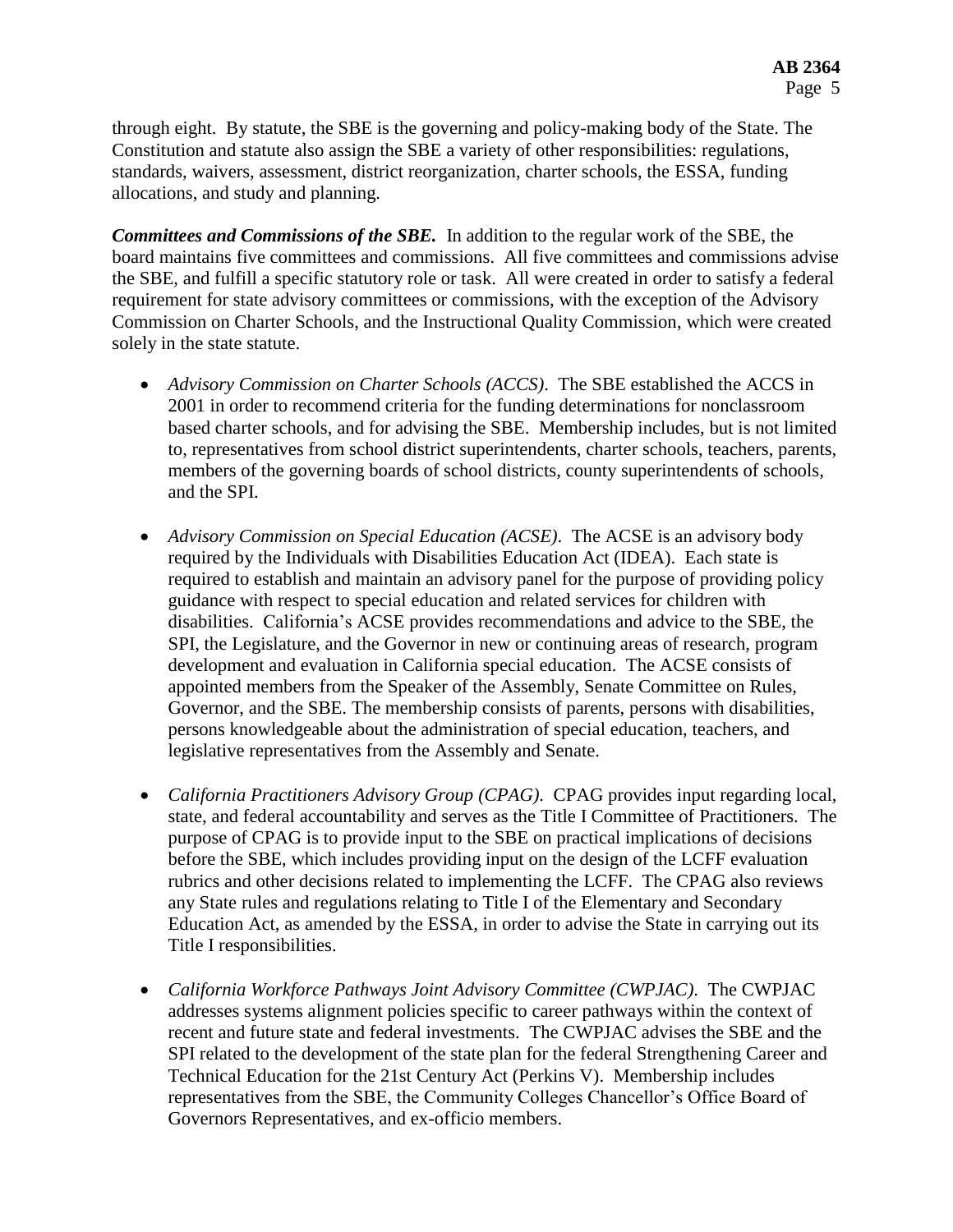*Instructional Quality Commission (IQC)*. The IQC was established in 1927 in the Education Code. The IQC is responsible for advising the SBE on matters related to curriculum and instruction: 1) develops and recommends curriculum frameworks; 2) develops and recommends criteria for evaluating instructional materials submitted for adoption; 3) evaluates instructional materials that have been submitted by publishers and makes recommendations to adopt or reject each submission; 4) recommends policies and activities to the SBE, CDE, and LEAs regarding curriculum and instruction; 5) advises and makes recommendations to the SBE on implementing the state's academic content standards; and 6) advises the SBE on professional development, pupil assessments, and academic accountability systems alignments to the standards. Membership includes members appointed by the SBE, Governor, Speaker of the Assembly, and Senate Rules Committee. At least seven of the 13 public members appointed by the SBE are required to all be recognized authorities in specific subject matter fields, and at least seven of the 13 public members appointed by the SBE are required to be current K–12 classroom teachers, mentor teachers, or both.

*California School District Necessary Small Schools.* School District Necessary Small Schools (NSS) provides funding for eligible school districts that have fewer than 5,001 units of ADA with qualifying schools that serve a small population of students and are geographically isolated. NSS funding is provided in lieu of the LCFF base grant funding. The NSS allowance is based on the combination of ADA, and the number of full-time teachers for elementary schools or the number of full-time equivalent certificated employees for high schools, whichever provides the lesser amount.

#### *Recommended Committee Amendments. Staff recommends the bill be amended* as follows:

- Establish this group as a Task Force of the SPI, rather than a Council of the SBE. The needs of rural and small schools and school districts are unique, and rural school districts compose approximately one-third of all school districts in California. However, to establish an advisory council to the SBE through legislation, without a specific task of the council or corresponding federal requirement, would mark a departure from current practice. The Committee recommends the proposed council instead be established as a task force of the SPI, in order for the council members to inform the work of CDE to support small and rural schools.
- Related to the membership of the council: remove private school representative, add a representative from a COE. The SBE does not have direct authority over private schools, therefore this member should be removed. Further, the membership of the council should be expanded to include a representative from a COE. In many rural counties the COE serves as a hub to provide assistance and support for the school districts within the county.

*Related legislation.* AB 2337 (Megan Dahle) of the 2021-22 Session would define a "frontier school district" to mean a school district that meets either of the following requirements: the total number of pupils in average daily attendance at all of the schools served by the school district is fewer than 600, or each county in which a school operated by the school district is located has a total population density fewer than 10 persons per square mile.

AB 1022 (Megan Dahle) of the 2021-22 Session is identical to AB 2337 (Megan Dahle) of the 2021-22 Session. AB 1022 was held in the Assembly Education Committee.